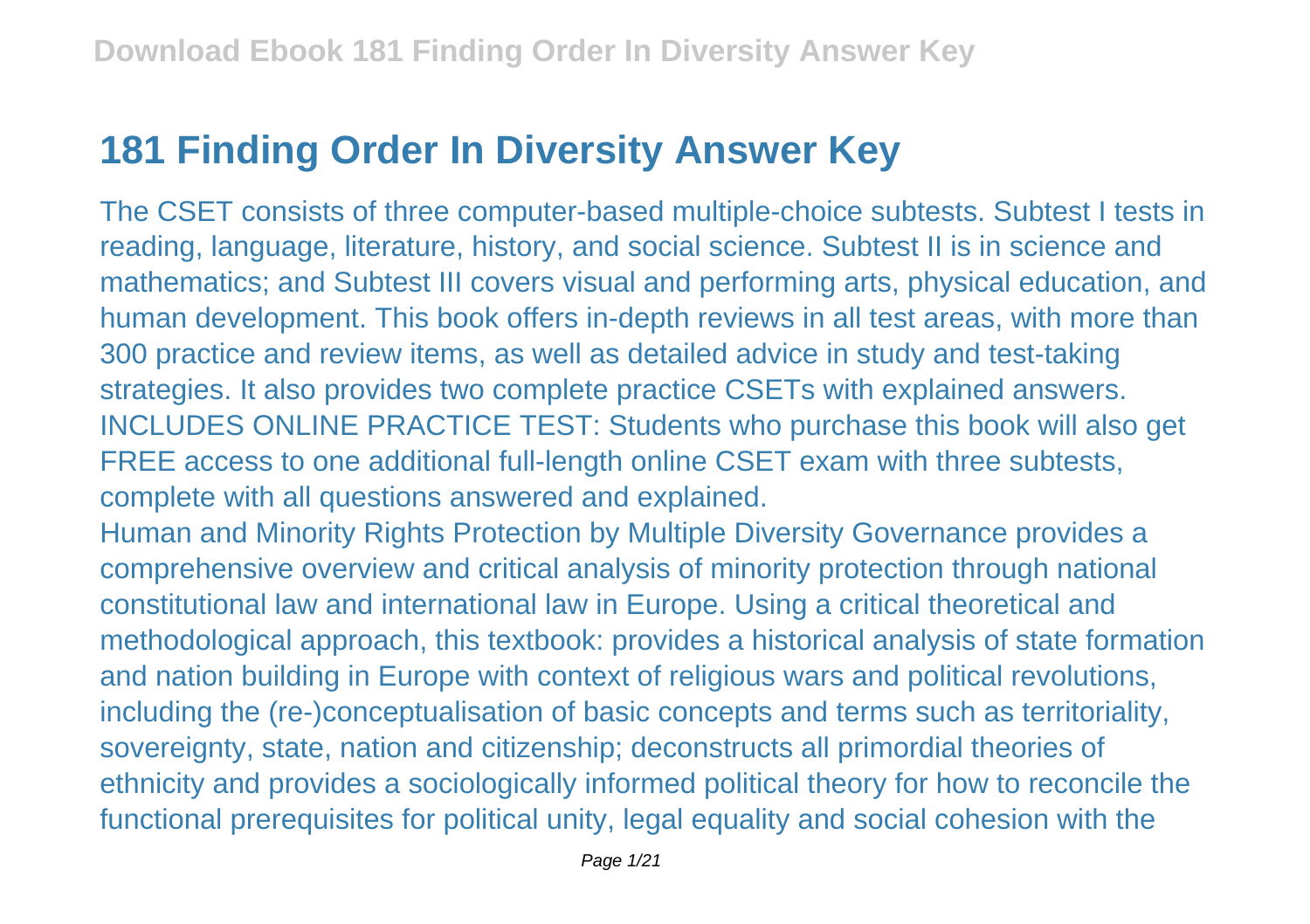preservation of cultural diversity; examines the liberal and nationalist ideological framing of minority protection in liberal-democratic regimes, including the case law of the European Court of Human Rights and the European Court of Justice; analyses the ongoing trend of re-nationalisation in all parts of Europe and the number of legal instruments and mechanisms from voting rights to proportional representation in state bodies, forms of cultural and territorial autonomy and federalism. This textbook will be essential reading for students, scholars and practitioners interested in European politics, human and minority rights, constitutional and international law, governance and nationalism.

This book discusses the idea that our abilities are dependent on the interaction between our minds and the contexts in which they are found.

Kissinger Center for Global Affairs, Johns Hopkins University Press is pleased to donate funds to the Maryland Food Bank, in support of the university's food distribution efforts in East Baltimore during this period of food insecurity due to COVID-19 pandemic hardships.

The second edition of The Diversity of Fishes represents a major revision of the world's most widely adopted ichthyology textbook. Expanded and updated, the second edition is illustrated throughout with striking color photographs depicting the spectacular evolutionary adaptations of the most ecologically and taxonomically diverse vertebrate group. The text incorporates the latest advances in the biology of fishes, covering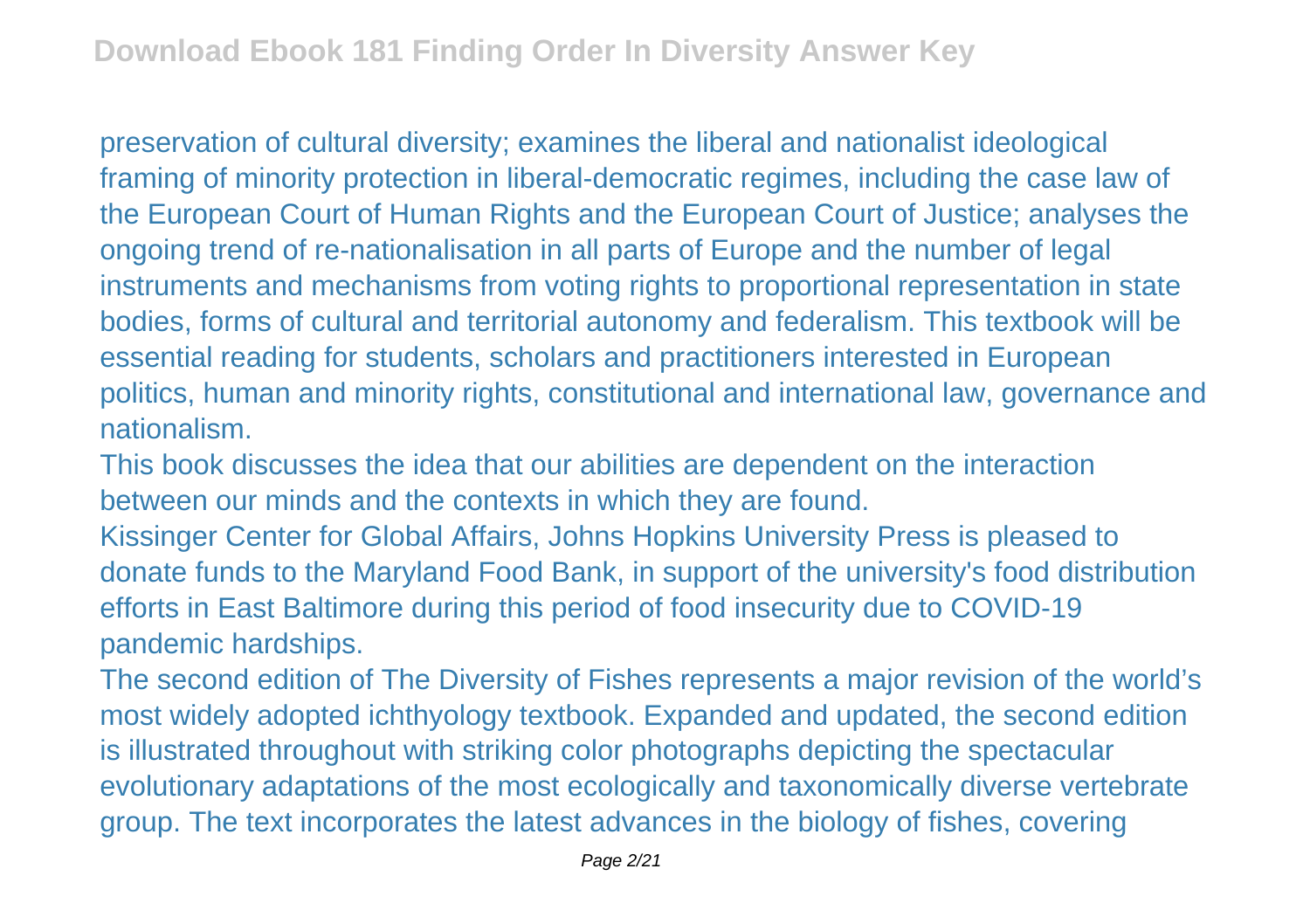taxonomy, anatomy, physiology, biogeography, ecology, and behavior. A new chapter on genetics and molecular ecology of fishes has been added, and conservation is emphasized throughout. Hundreds of new and redrawn illustrations augment readable text, and every chapter has been revised to reflect the discoveries and greater understanding achieved during the past decade. Written by a team of internationallyrecognized authorities, the first edition of The Diversity of Fishes was received with enthusiasm and praise, and incorporated into ichthyology and fish biology classes around the globe, at both undergraduate and postgraduate levels. The second edition is a substantial update of an already classic reference and text. Companion resources site This book is accompanied by a resources site: www.wiley.com/go/helfman The site is being constantly updated by the author team and provides: · Related videos selected by the authors · Updates to the book since publication · Instructor resources · A chance to send in feedback

Originally published in 1972 Diversity and Choice in Higher Education focuses on the diversity of institutions and the corresponding notion that students should be allowed to choose freely between them, regardless of distance from home. The book includes an exhaustive assessment of relevant research evidence, not only from Britain but also from the United States and other countries. The author examines such topics as the amount of diversity and choice permitted in the higher education systems of different countries, the extent to which the British system is diversified and the way in which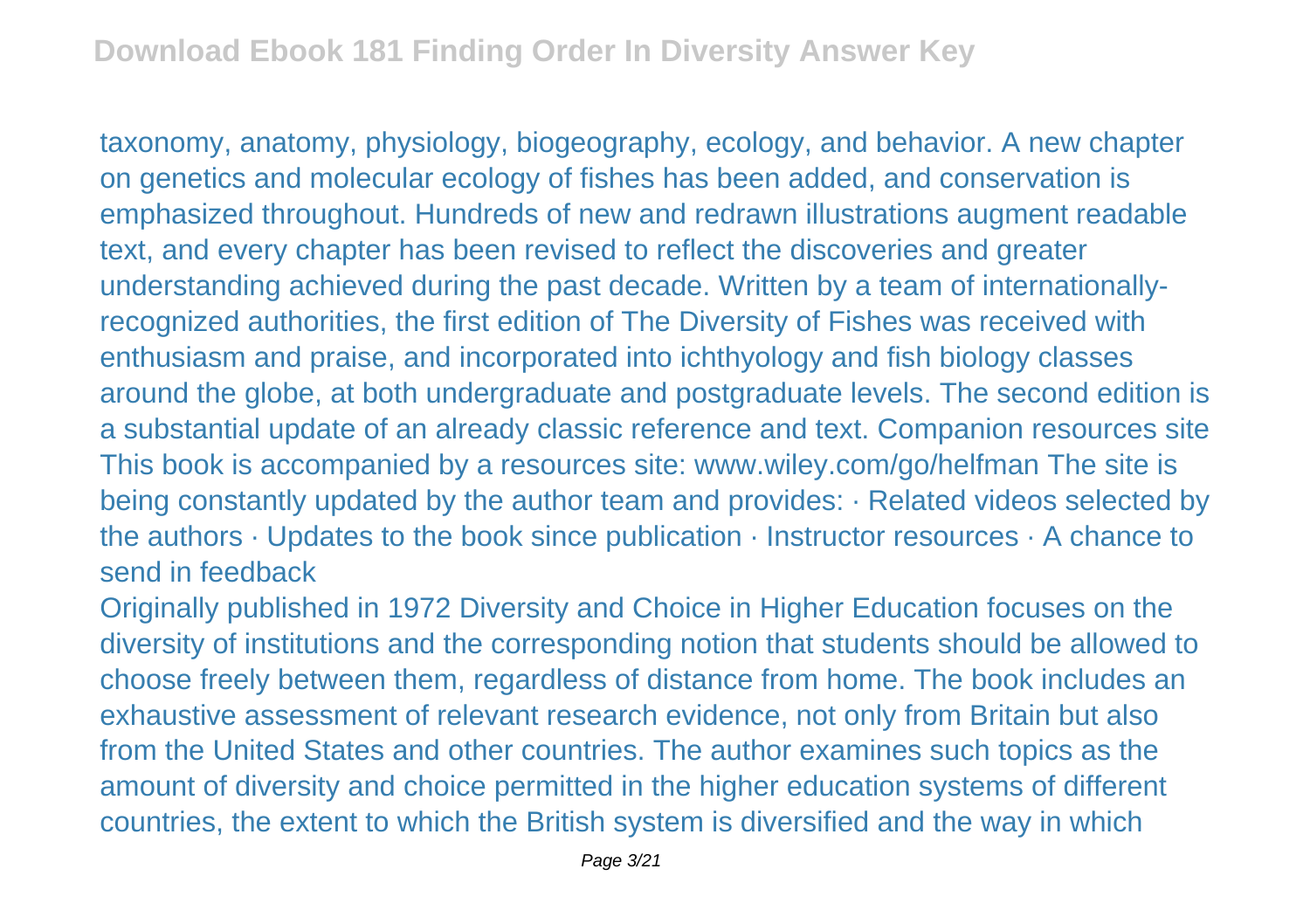students are distributed within it. He also explores certain hypotheses relating to the way pupils make their choice, examines critically the concept of matching students to institutions and discusses alternative models of student distribution. In legislatures, group dynamics affect how the legislature operates, who is valued enough to play a critical decision-making role, and what voices matter in determining policy outcomes. An increase in a minority group's size within democratically-elected legislatures actually leads to the devaluation of individual minority group members. The authors assert that representative institutions such as legislatures face a 'diversity paradox': when the size of a minority group increases beyond mere 'tokenism' in representative institutions, it tends to create an unintended backlash toward the minority group's members that emanates from both majority and fellow minority group members. The inclusion of minority group voices in representative institutions is critical in a wide range of political decisions, ranging from legislative gender quotas in the new Iraqi constitution to attempts in the U.S. to increase minority representation through redistricting.

This encyclopedia contains over 300 entries alphabetically arranged for straightforward use by scholars and general readers alike. Thompson, assisted by a network of contributors and consultants, provides a comprehensive and systematic collection of designated entries that describe, in detail, important diversity and social justice themes.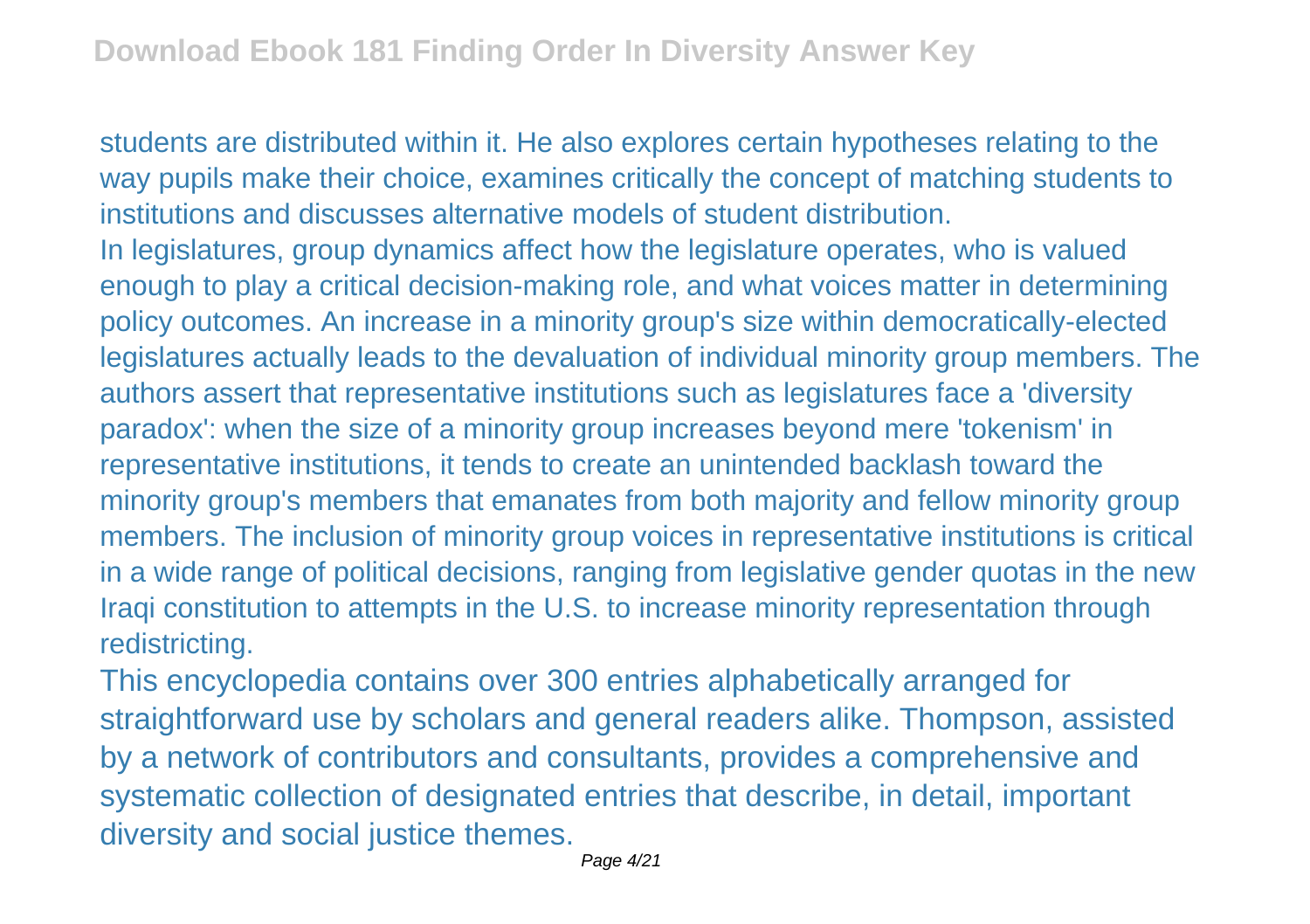Provides suggestions to help prioritize and streamline activities, including work, home, and relationships, in a time-saving manner.

This collection consists of 22 essays on New Testament, early Christianity, and biblical interpretation. The essays bear especially upon issues related to early Christian diversity and conflicts and to their challenge for biblical interpretation. This document is a tribute to American workers. It is the first document of the 21st century that demonstrates how we experience what we experience working in a diverse workforce.

This book will help you transform your leadership coaching practice. Helping the coach and client deepen their "e;mastery of practice"e;, Leadership Coaching for Results propels us into the best possible practices for leadership coaching in the twenty-first century. Leadership now isn't what we considered it in the past increasingly diverse and decentralised organisational teams, and continuing economic turmoil, demand a different style of leadership development. Starting with a broad-ranging and indispensable review of the literature on leadership, this book examines current cutting-edge practices in coaching. It moves on to a comprehensive and practical global description of leadership coaching, and concludes by offering several challenging scenarios of what the next ten years may hold. This book will give you a myriad of perspectives, insights and pearls of Page 5/21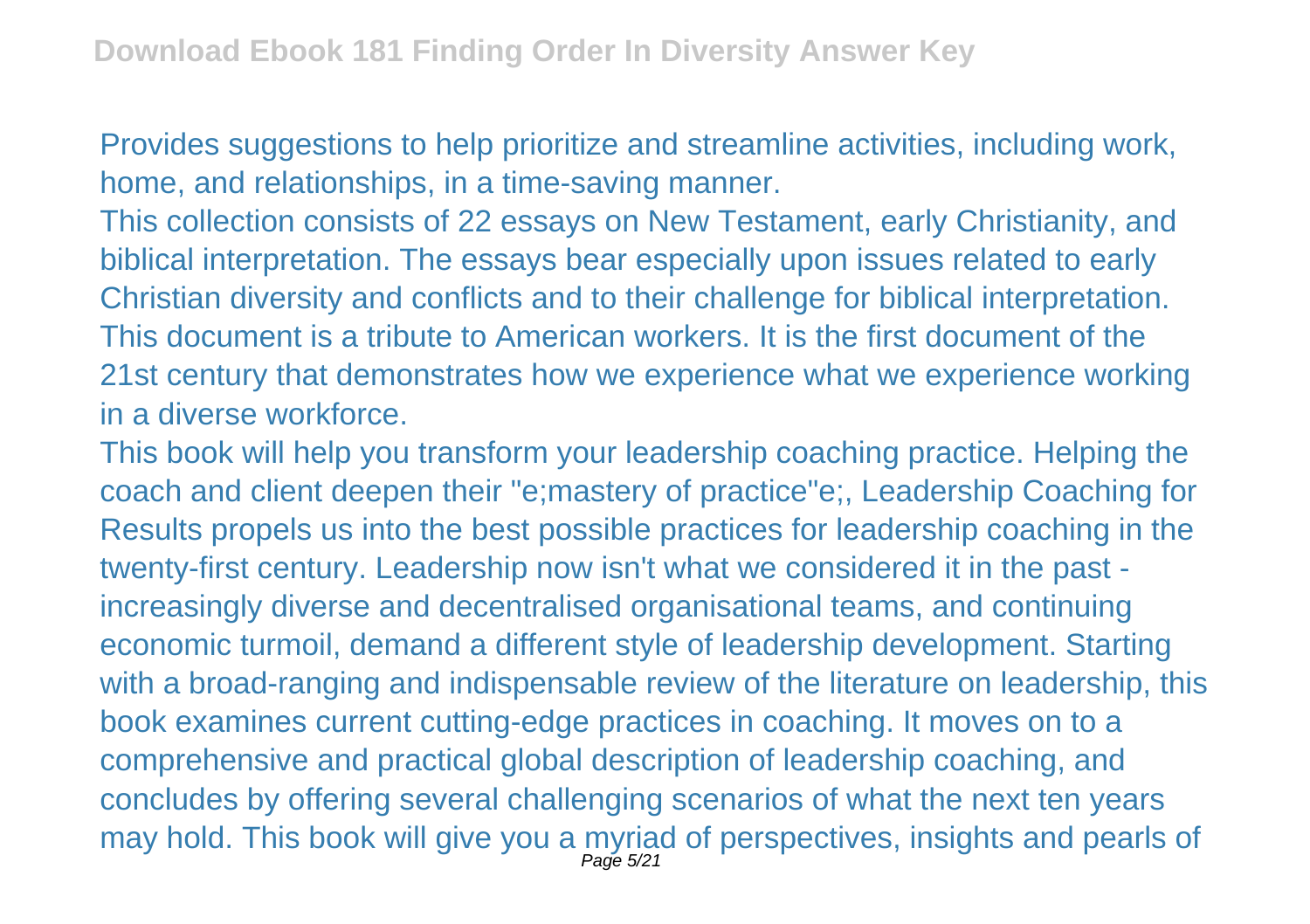wisdom to use in strengthening your practice and your leadership. Dr Sunny Stout-Rostron is one of the leading practitioners in this field; the Founding President of the professional body Coaches and Mentors in South Africa (COMENSA); and a Founding Fellow at the Institute of Coaching at Harvard/McLean Medical School. Sunny is the author of six books, including Business Coaching Wisdom and Practice: Unlocking the secrets of business coaching, and Business Coaching International: Transforming individuals and organisations.

\_\_\_\_\_\_\_\_\_\_\_\_\_\_\_\_\_\_\_\_\_\_\_\_\_\_\_\_\_\_\_\_\_\_\_\_\_\_\_\_\_\_\_\_\_\_\_\_\_\_\_\_\_\_\_\_\_\_\_\_ "e;I

hope everyone in every coaching capacity will read this - because I want coaching to change the world"e; - Nancy Kline, author of Time to Think and More Time to Think "e;Here is an amazing opportunity to learn from a master coach, brilliant teacher and leader in the field of leadership coaching. Sunny Stout-Rostron has captured what you need to pay attention to with regards to cuttingedge practices of coaching. This is a must read!"e; - Donna Karlin, author of Leaders: Their stories, their words - Conversations with Human-Based Leaders "e;Sunny has provided an amazing resource for coaches, which highlights the best of contemporary thinking and leading-edge work in our field side-by-side with the historical context. Packed with useful insights, this book is an Page 6/21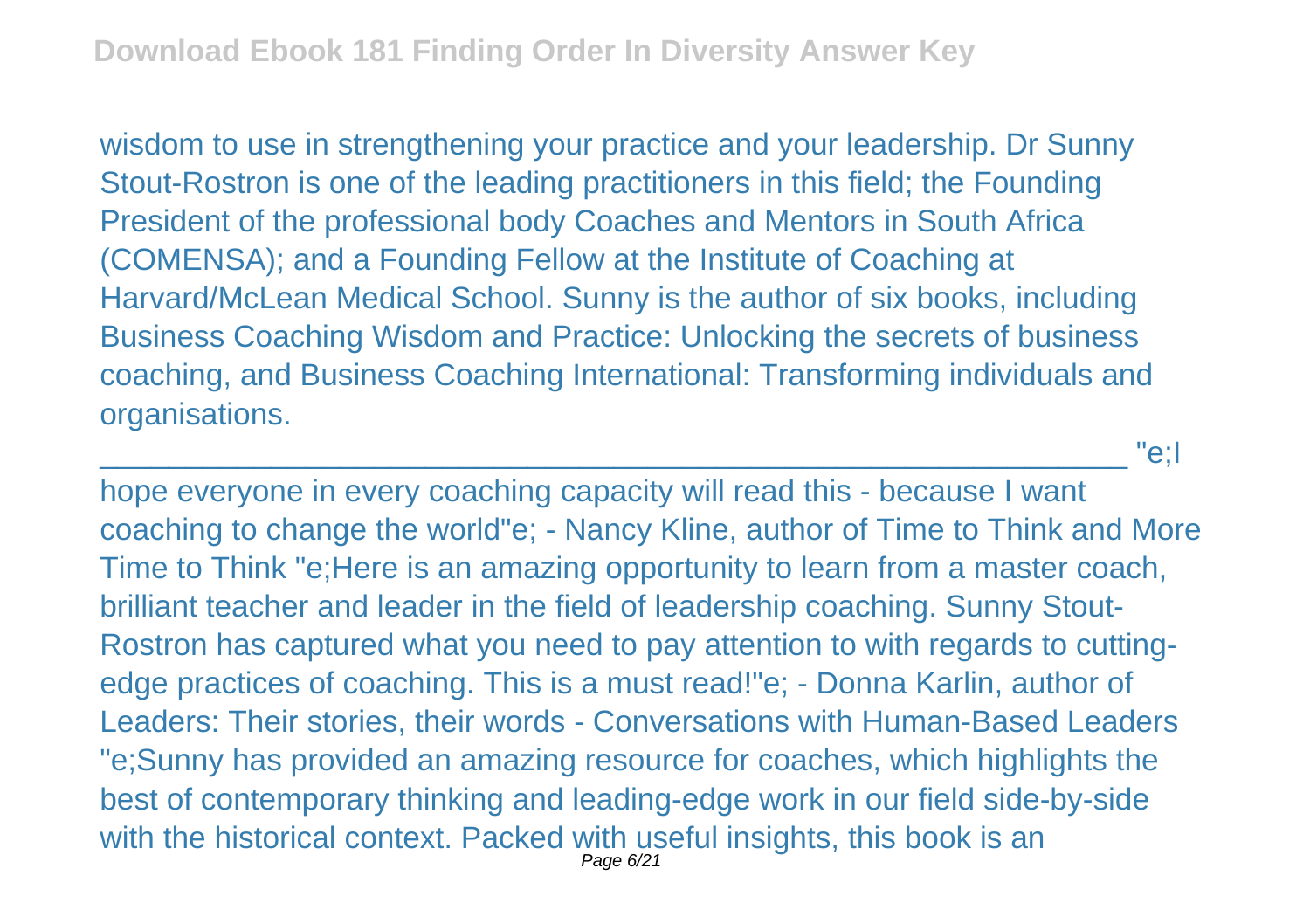indispensable addition to a coach's toolkit"e; - David B. Peterson PhD, Director: Executive Coaching and Leadership, Google, Inc. "e;An incisive review of leadership theory contextualises a global perspective of the complexities that leaders face now and in the future. In an unregulated industry the future of coaching will depend on professional services and practices, making this an essential resource for all those involved in leadership development and business coaching"e; - Lise Lewis, President, European Mentoring and Coaching Council (EMCC)

Religion is a prominent legal force despite the premise constructed and promoted by Western constitutionalism that it must be separated from the State in democracies. Education constitutes an area of human life that leaves ample scope for the expression of religious identity and shapes the citizens of the future. It is also the place of origin of a considerable number of normative conflicts involving religious identity that arise today in multicultural settings. The book deals with the interplay of law and religion in education through the versatility of religious law and legal pluralism, as well as religion's possible adaptation and reconciliation with modernity, in order to consider and reflect on normative conflicts. It adopts the angle of the constitutional dimension of religion narrated in a comparative perspective and critically reflects on regulatory Page 7/21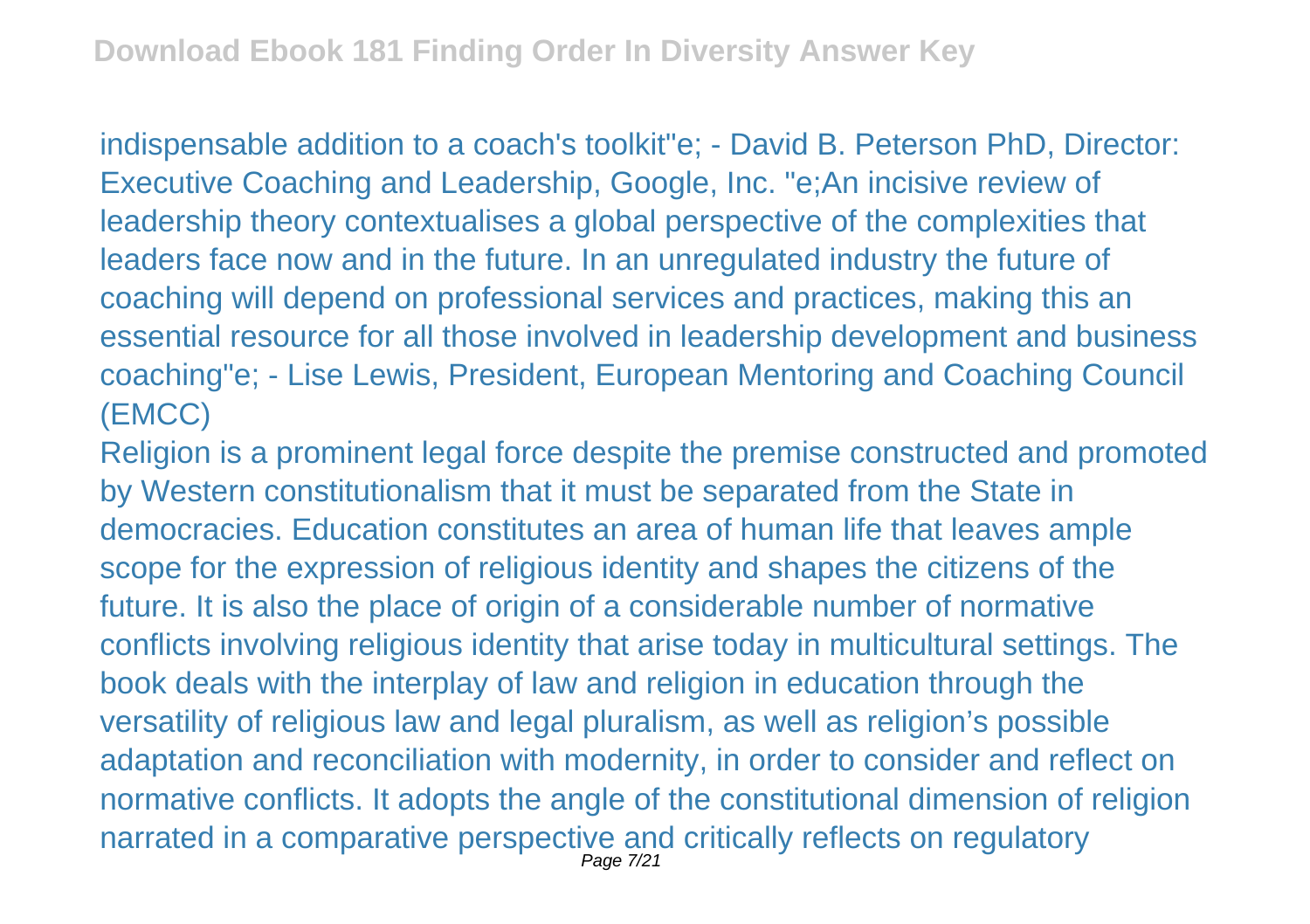attempts by the State and the international community to promote new ways of living together.

This book examines new concept of evolutionary ontology based on the idea of radically different "ontic orders" – natural and cultural being. It explains how culture evolved out of nature and how it became "anti-natural". The remedy is seen in the global biophilous reconstruction of culture. The value of the "live planet" Earth and the "subject" capable of creative activity and evolution are given fundamental philosophical interpretation.

Europe in Search of Political OrderAn Institutional Perspective on Unity/Diversity, Citizens/their Helpers, Democratic Design/Historical Drift, and the Co-Existence of OrdersOxford University Press

POCKET KEYS FOR WRITERS gives students big writing help in a small package. This indispensable pocket-style handbook covers the essentials of the writing process. It takes students through the research process, includes the mechanics of writing and using punctuation, and explains the evaluation and documentation of both print and electronic source materials. Concise, up-to-date, and practical, the book is designed to help students find the material they need easily and quickly. The fifth edition features a new framework for critical thinking to help students make decisions about audience, purpose, voice, and medium. Each student text is packaged with a free Cengage Essential Reference Card to the MLA HANDBOOK, Eighth Edition. Important Notice: Media content referenced within the product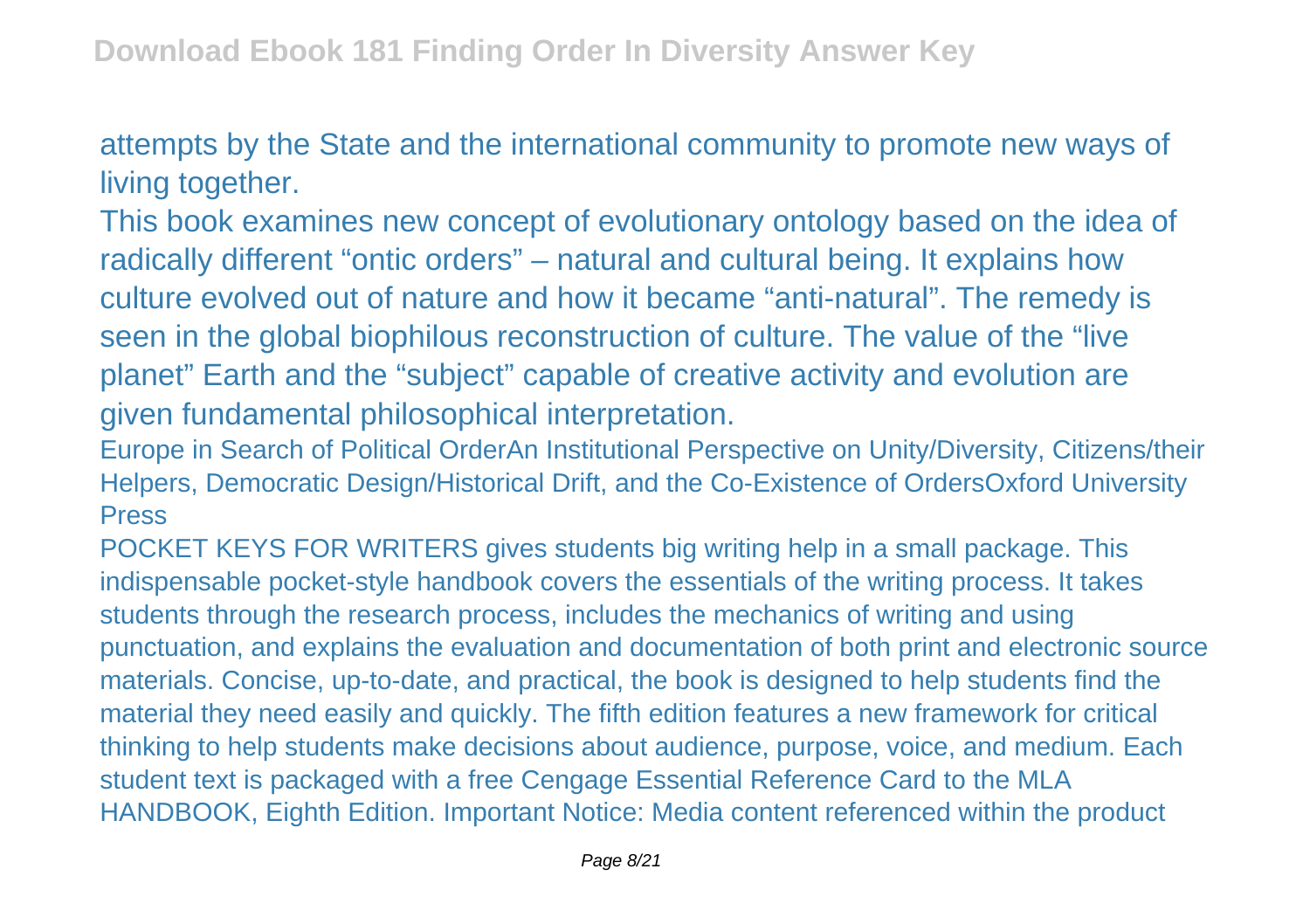description or the product text may not be available in the ebook version.

Contemporary nation-states have seen the rise of religious pluralism within their borders, brought about by global migration and the challenge of radical religious movements. "Secular States and Religious Diversity" explores the meaning of secularism and religious freedom in these new contexts. The contributors chart the impact of globalization, the varying forms of secularism in Western states, and the different kinds of relations between states and religious institutions in the historical traditions and contemporary politics of Islamic, Indic, and Chinese societies. They also examine the limitations and dilemmas of governmental responses to religious diversity, and grapple with the question of how secular states deal (and should deal) with such pluralism. This volume brings in perspectives from the non-Western world and engages with viewpoints that might increase states' capacities to accommodate religious diversity positively.

This book recommends balance between cooperation and competition in intercultural/international relations, with more emphasis on the former. To make this possible, it describes a paradigm shift and demonstrates why it is logical and how it can be attained—thus going beyond traditional legal and moral compliance. Compliance has been insufficient because morality has been significantly dismissed as a "soft value," and civil rights laws have been circumvented and frequently ineffective. Book proposes that revolutionary changes caused by globalization require an equivalent paradigm. Interdependence inherent to globalization will not function if winning-is-the-only-thing mindset continues to prevail in U.S. and the West. Cultural Complementarity is validated through respected principles and practices in quantum physics, education, business and economics. End chapters focus on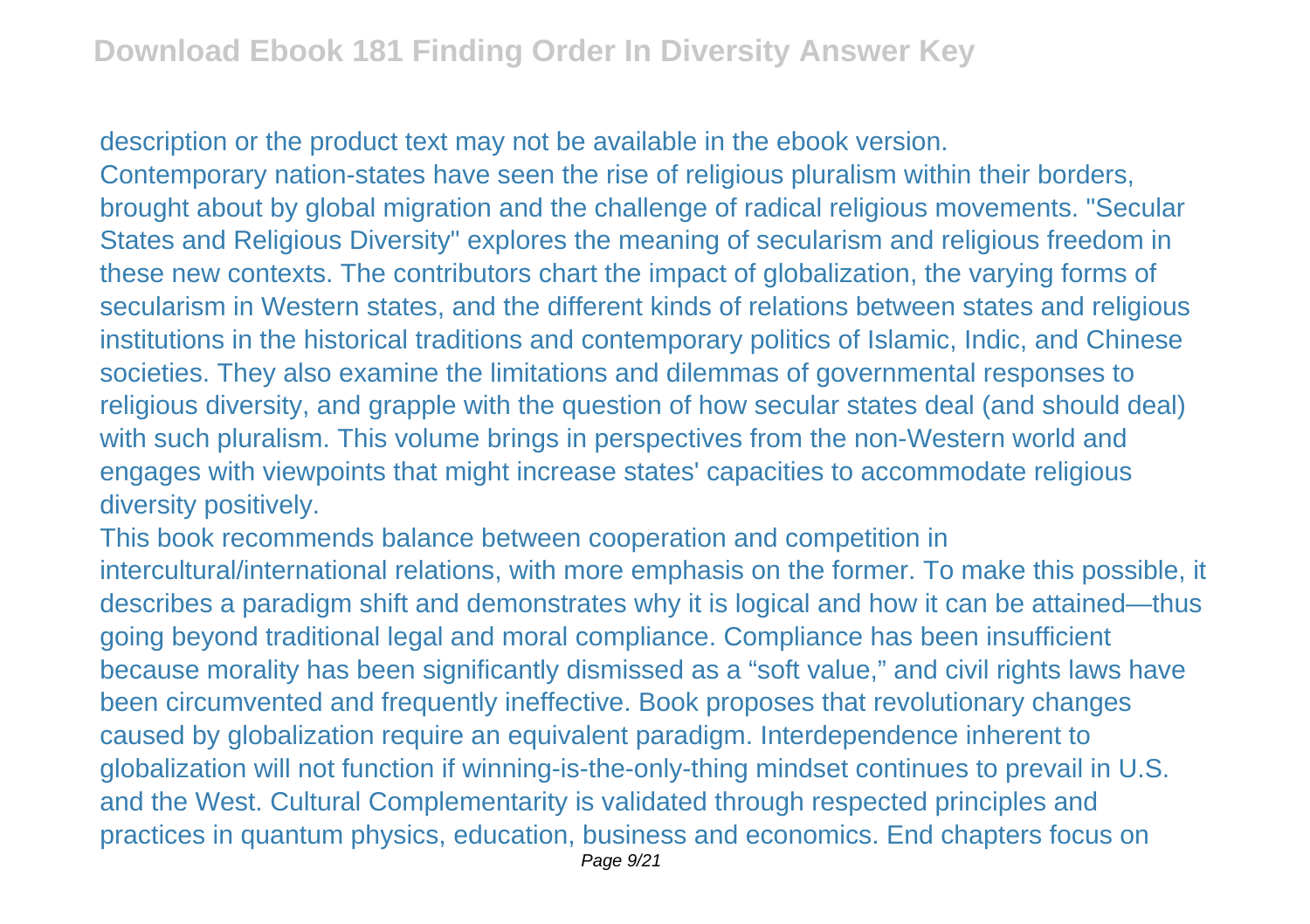national and international applications of paradigm. Appendices have data and suggested programs to test and implement the theory.

A number of researchers, trainers and educators in intercultural communication acknowledge that the most popular models and theories of the field are insufficient – even unsuitable – to describe or explain our practical multicultural experiences today. This collection of articles offers new insights and critical evaluations of, intercultural communication theory and research. Authors from a variety of disciplines discuss, for example, methodological concerns; Chinese exceptionalism; micro and macro level interactions; ways to teach and study perceptions and self-awareness; and also provide new constructions for understanding communication and culture and their relationship.

Actinobacteria: Diversity and Biotechnological Applications: New and Future Developments in Microbial Biotechnology and Bioengineering, a volume in the series New and Future Developments in Microbial Biotechnology and Bioengineering series, offers the latest on the biotechnology of Kingdom actinobacteria, covering unique niches like their endosphere, rhizospheric soil and contaminated sites, etc. The book also covers the bioactive secondary metabolites obtained from actinobacteria and describes the application of microorganism (Actinobacteria) in plant growth promotion and in environmental cleanup. Finally, the book describes the biocontrol aspects of actinobacteria and how they can control fungal phytopathogens and the production of secondary metabolites. Includes an overview of all types of actinobacteria, source and enzymatic activity Lists various bioengineering methods for the production of these enzymes Reviews numerous industrial applications of actinobacteria, i.e., crop improvement, removal of heavy metals, etc. Offers unique coverage of the application of Page 10/21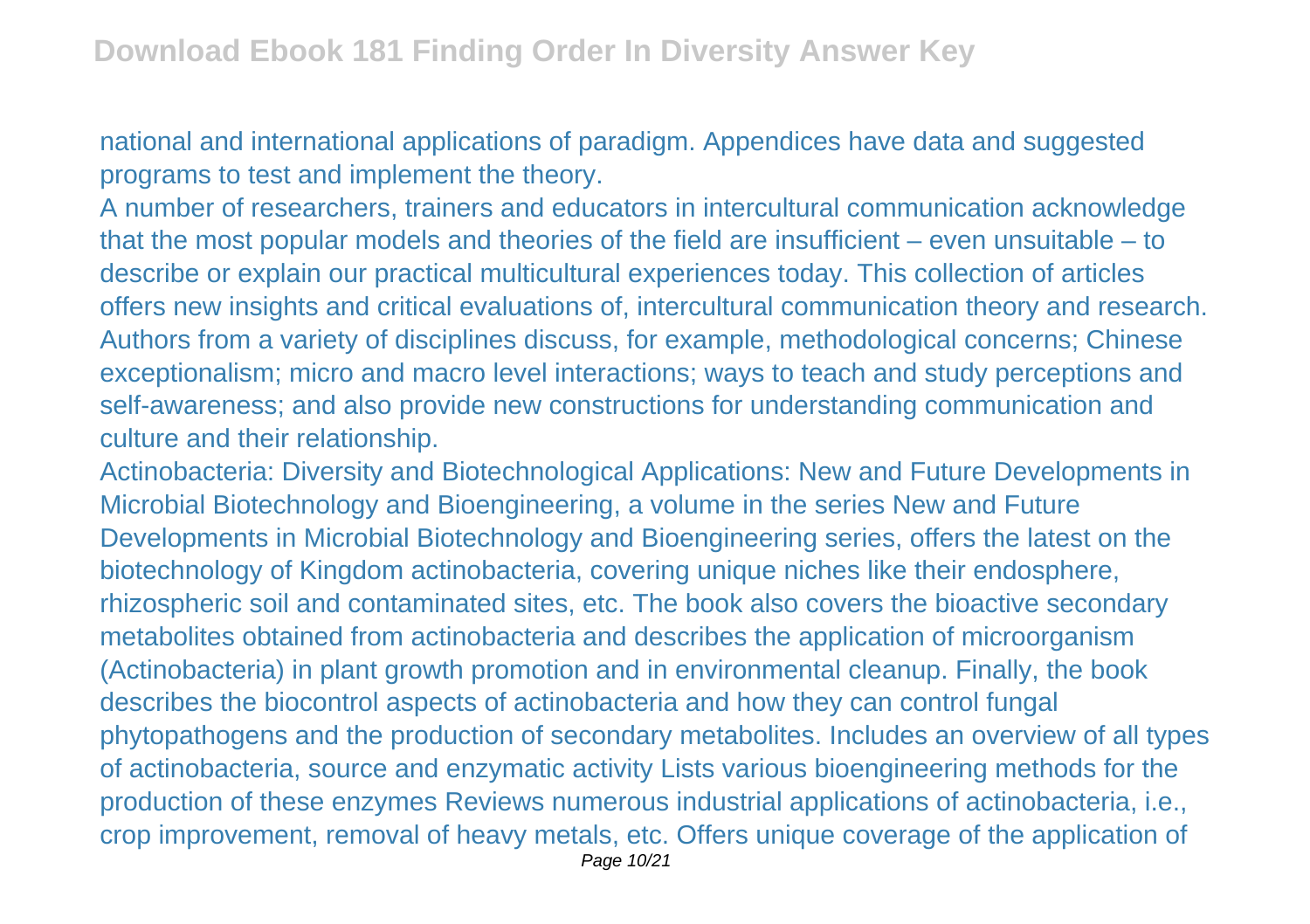actinobacteria in bioremediation processes Explores the plant growth promoting potential of endophytic actinobacteria Describes biosynthetic potential genes associated with actinobacterial genome

In today's world – whether viewed through a lens of educational attainment, economic development, global competitiveness, leadership capacity, or social justice and equity – diversity is not just the right thing to do, it is the only thing to do!

Following the era of civil rights in the 1960s and '70s, the 1990s and early 21st century have seen both retrenchment and backlash years, but also a growing recognition, particularly in business and the military, that we have to educate and develop the capacities of our citizens from all levels of society and all demographic and social groups to live fulfilling lives in an interconnected globe.

For higher education that means not only increasing the numbers of diverse students, faculty, and staff, but simultaneously pursuing excellence in student learning and development, as well as through research and scholarship – in other words pursuing what this book defines as strategic diversity leadership. The aim is to create systems that enable every student, faculty, and staff member to thrive and achieve to maximum potential within a diversity framework.

This book is written from the perspective that diversity work is best approached as an Page 11/21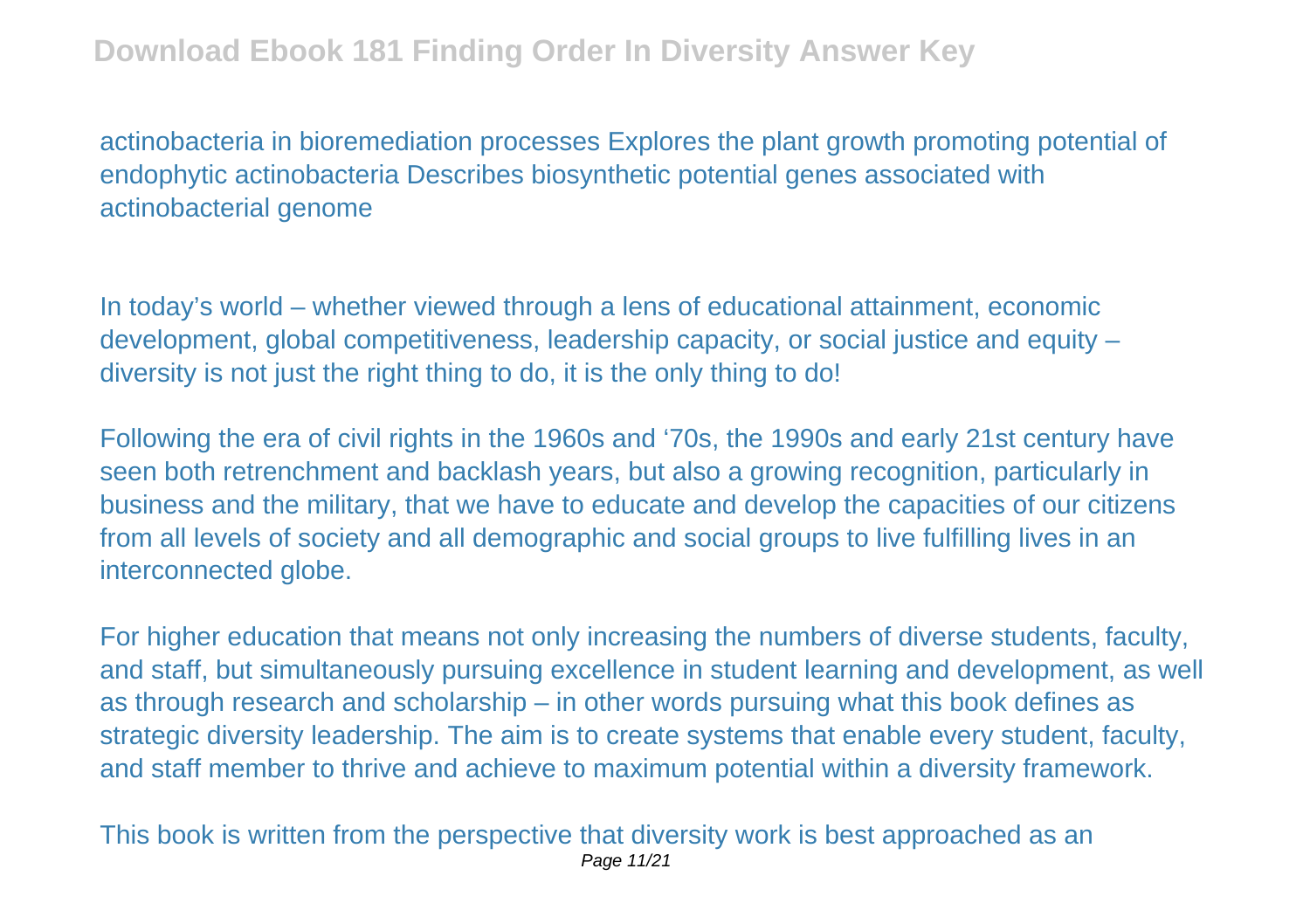intellectual endeavour with a pragmatic focus on achieving results that takes an evidencebased approach to operationalising diversity. It offers an overarching conceptual framework for pursuing diversity in a national and international context; delineates and describes the competencies, knowledge and skills needed to take effective leadership in matters of diversity; offers new data about related practices in higher education; and presents and evaluates a range of strategies, organisational structures and models drawn from institutions of all types and sizes. It covers such issues as the reorganisation of the existing diversity infrastructure, building accountability systems, assessing the diversity process, and addressing legal threats to implementation.

Its purpose is to help strategic diversity leaders combine big-picture thinking with an on-theground understanding of organisational reality and work strategically with key stake holders and allies.

This book is intended for chief diversity officers or diversity professionals, and anyone who wants to champion diversity and embed its objectives on his or her campus, whether at the level of senior administration, as members of campus organisations or committees, or as faculty, student affairs professionals or students taking a leadership role in making change.

This title is also available in a set with its companion volume, The Chief Diversity Officer.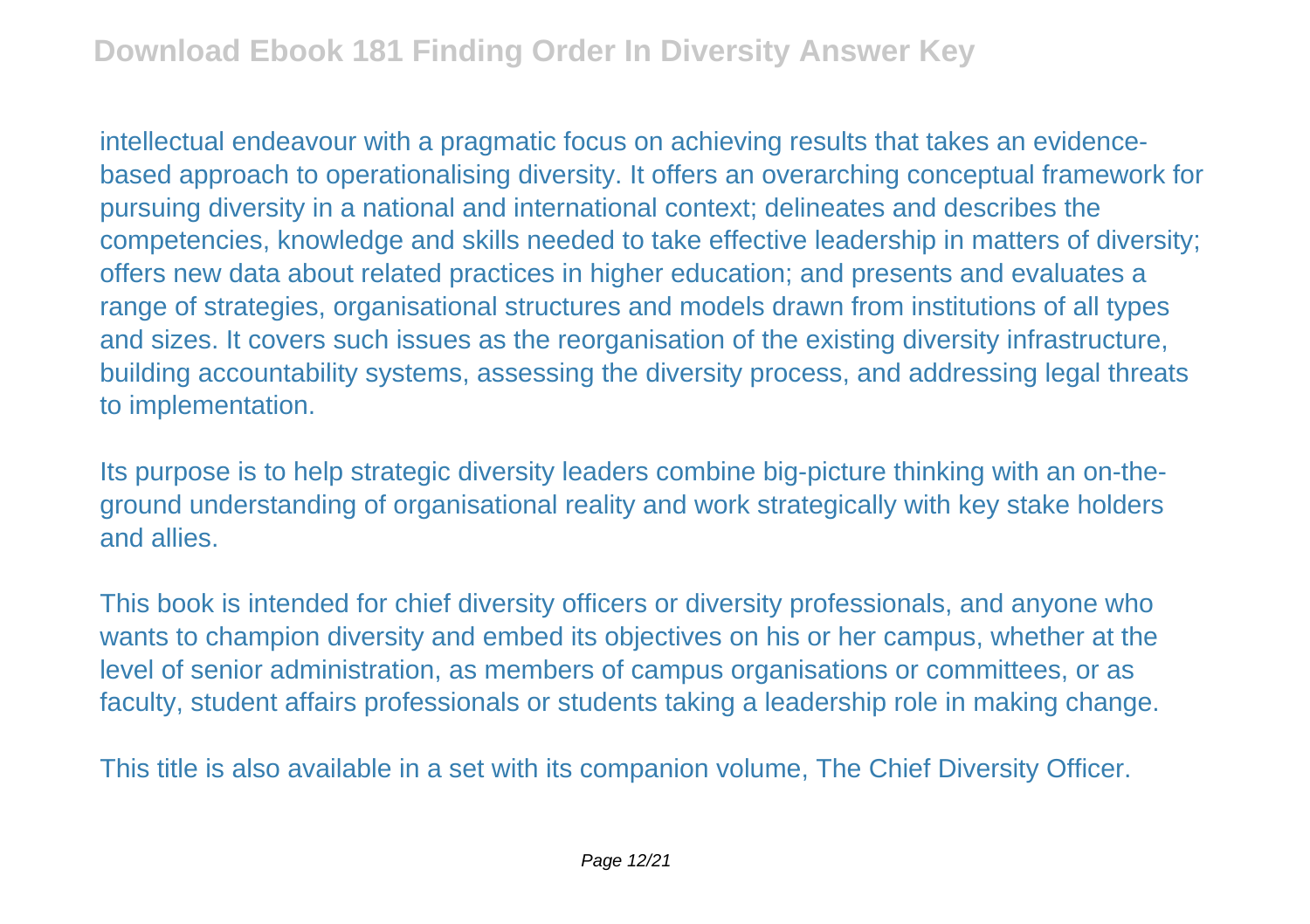Globalization has encouraged worldwide mobility, intensified migration and supported growing interconnectedness through new technologies; it has therefore substantially contributed to the development of so-called transnational spaces. This volume focuses on transnational spaces which should not be understood as locations on a map or as sealed containers, but instead as relational social areas which are composed of various relationships. Transnationalization increases liberation and/or emancipation from place because social relations overcome physical space and local, regional and national boundaries. As a consequence, a reconfiguration of social, cultural, political and economic scopes of action occurs. This volume reveals that for people in general and for migration movements in particular, new borders have been established in many places all over the world. The biographies of global actors and migrants reference this alteration of space. Additionally this volume calls special attention to border regions and their social configurations. Borders appear as narratives which can have an enormous impact on social structures. This book further deals with different aspects and various tensions having to do with local and global change, interplay and interdependence. Globalization leads to development that often ignores regional needs, supports the continuation of post-colonial power and maintains hegemonic dominance.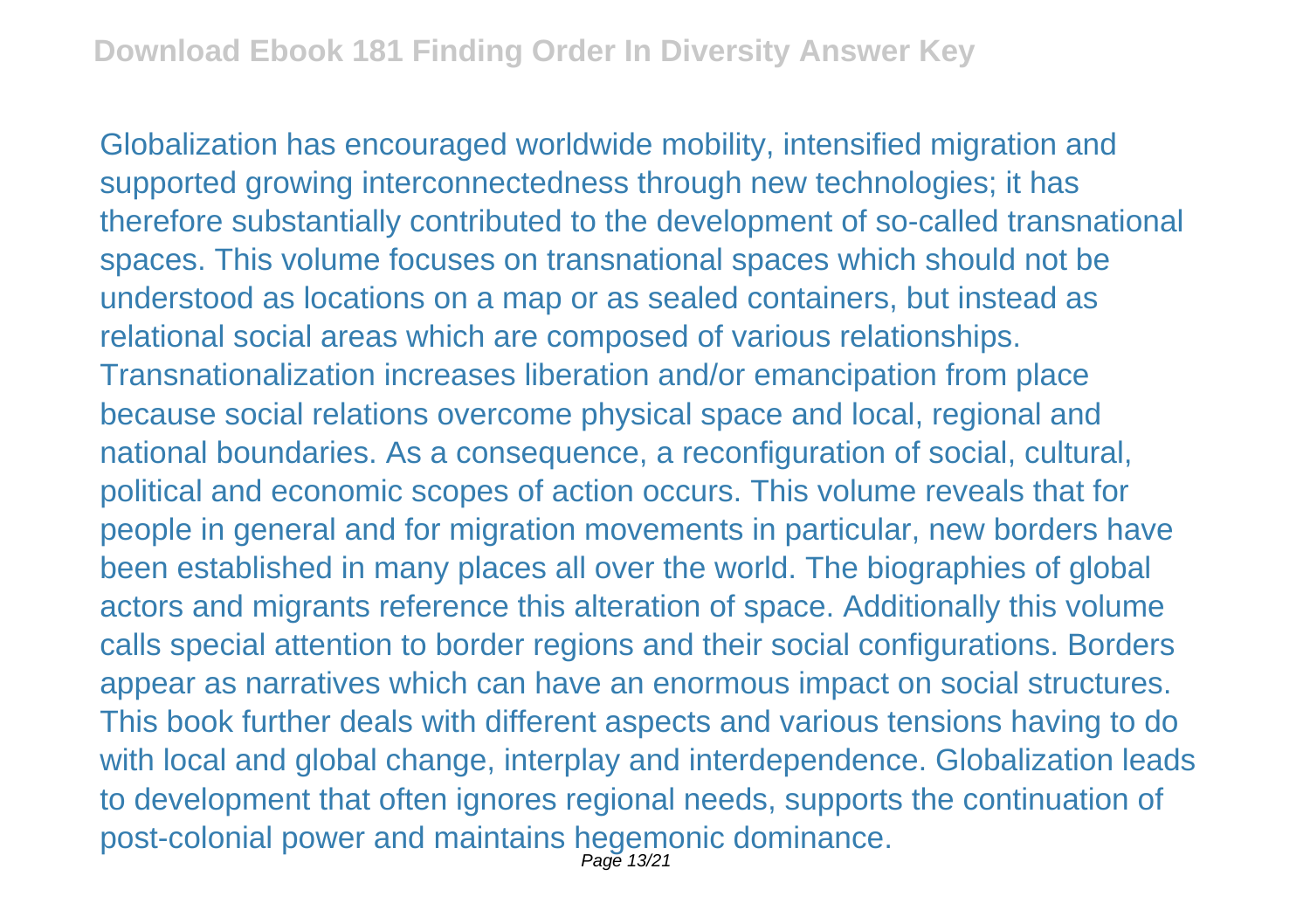In the twentieth century, the British Crown appointed around a hundred thousand people - military and civilian - in Britain and the British Empire to honours and titles. For outsiders, and sometimes recipients too, these jumbles of letters are tantalizingly confusing: OM, MBE, GCVO, CH, KB, or CBE. Throughout the century, this system expanded to include different kinds of people, while also shrinking in its imperial scope with the declining empire. Through these dual processes, this profoundly hierarchical system underwent a seemingly counterintuitive change: it democratized. Why and how did the British government change this system? And how did its various publics respond to it? This study addresses these questions directly by looking at the history of the honours system in the wider context of the major historical changes in Britain and the British Empire in the twentieth century. In particular, it looks at the evolution of this hierarchical, deferential system amidst democratization and decolonization. It focuses on the system's largest-and most important-components: the Order of the British Empire, the Knight Bachelor, and the lower ranks of other Orders. By creatively analysing the politics and administration of the system alongside popular responses to it in diaries, letters, newspapers, and memoirs, Tobias Harper shows the many different meanings that honours took on for the establishment, dissidents, and recipients. He also shows the ways in which the Page 14/21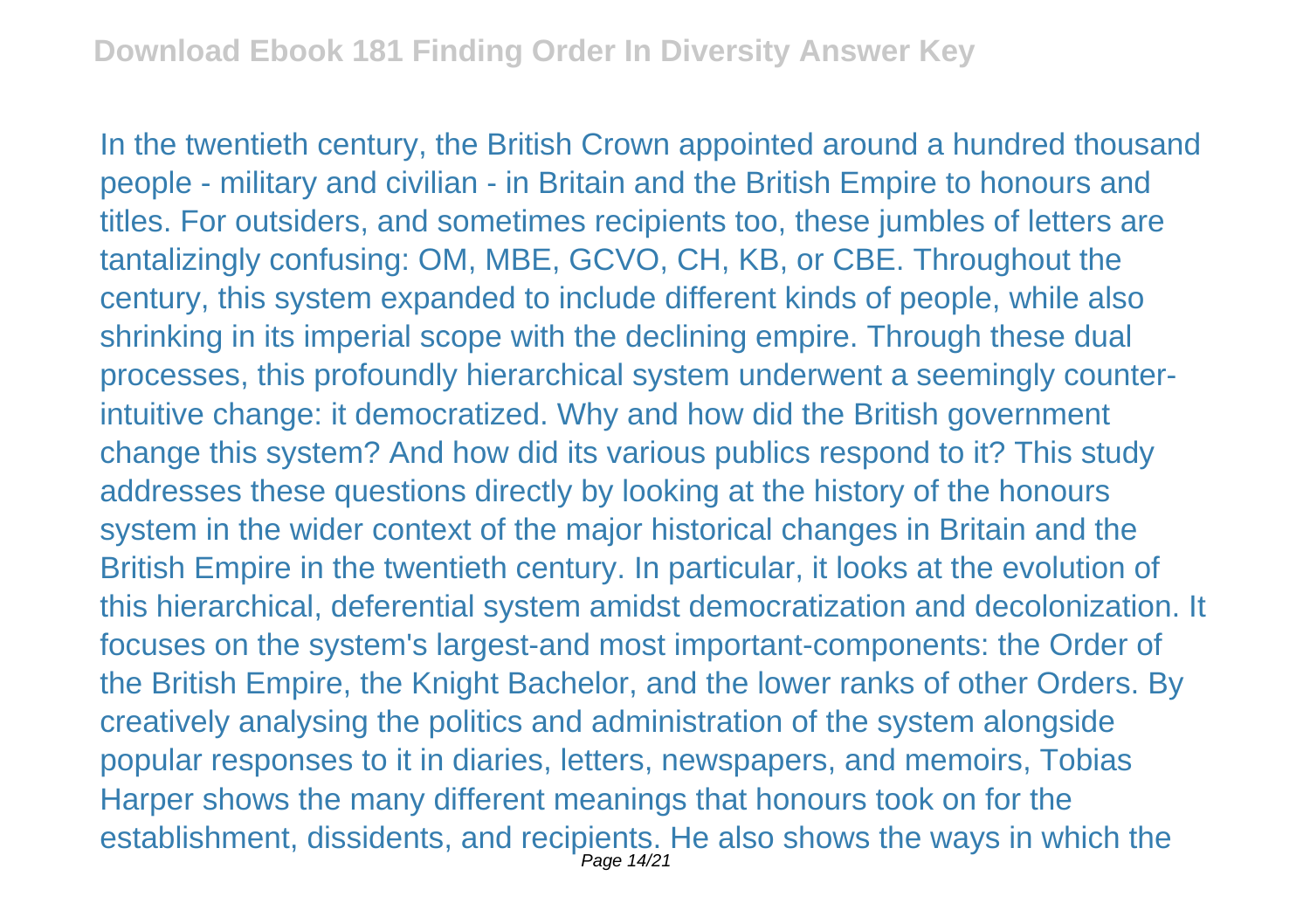system succeeded and failed to order and bring together divided societies. To guide the industry in the 21st century, counsel for the National Association of Broadcasters (NAB) and leading attorneys have prepared the only up-to-date, comprehensive broadcast regulatory publication: NAB's Legal Guide to Broadcast Law and Regulation. Known for years as the "voice" for broadcast law, this publication addresses the full range of FCC regulatory issues facing radio and television broadcasters, as well as intellectual property, First Amendment, cable and satellite, and increasingly important online issues. It gives practicing attorneys, in-house counsel, broadcasters and other communications industry professionals practical "how to" advice on topics ranging literally from "a" (advertising) to "z" (zoning). Now in its 6th edition, NAB's Legal Guide to Broadcast Law and Regulation is available to keep you current on changes in the law, significant court decisions, FCC rules, agency policies and applied solutions. The National Association of Broadcasters is a nonprofit trade association that advocates on behalf of local radio and television stations and broadcast networks before Congress, the Federal Communications Commission and other federal agencies, and the courts.

Social psychology and politics are intricately related, and understanding how humans manage power and govern themselves is one of the key issues in Page 15/21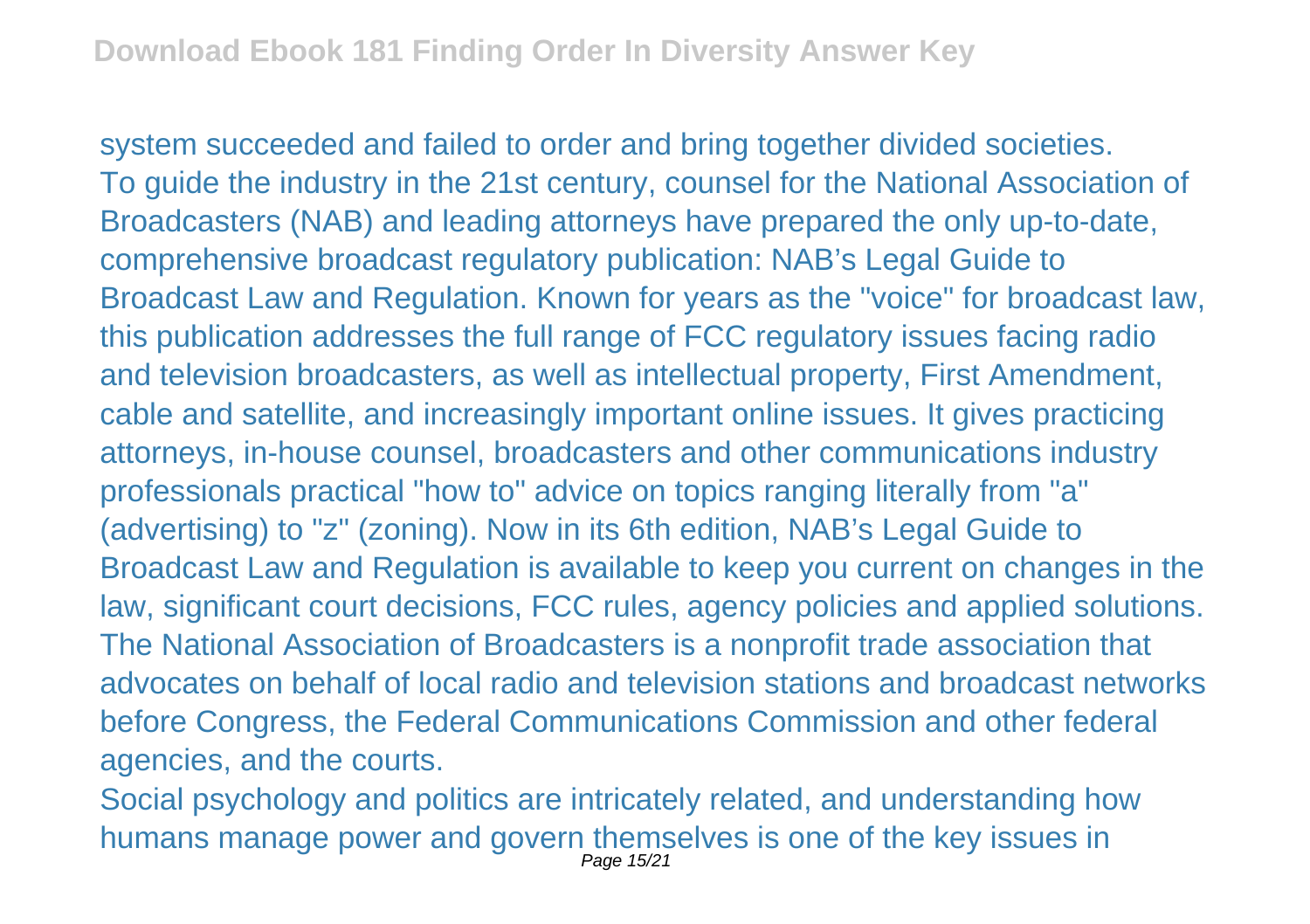psychology. This volume surveys the latest theoretical and empirical work on the social psychology of politics, featuring cutting-edge research from a stellar group of international researchers. It is organized into four main sections that deal with political attitudes and values; political communication and perceptions; social cognitive processes in political decisions; and the politics of intergroup behavior and social identity. The contributions address such exciting questions as how do political attitudes and values develop and change? What role do emotions and moral values play in political behavior? How do political messages and the media influence political perceptions? What are the psychological requirements of effective democratic decision making, and why do democracies sometimes fail? How can intergroup harmony be developed, and what is the role of social identity in political processes? As such, this volume integrates the role of cognitive, affective, social and cultural influences on political perception and behavior, offering an overview of the psychological mechanisms underlying political processes. It provides essential reading for teachers, students, researchers and practitioners in areas related to power, social influence and political behavior. This book attempts to reconcile the concept of free trade with a key non-trade social value - cultural diversity - in an era of economic globalisation. It first shows how we can look at culture in many different ways, and explains why we should Page 16/21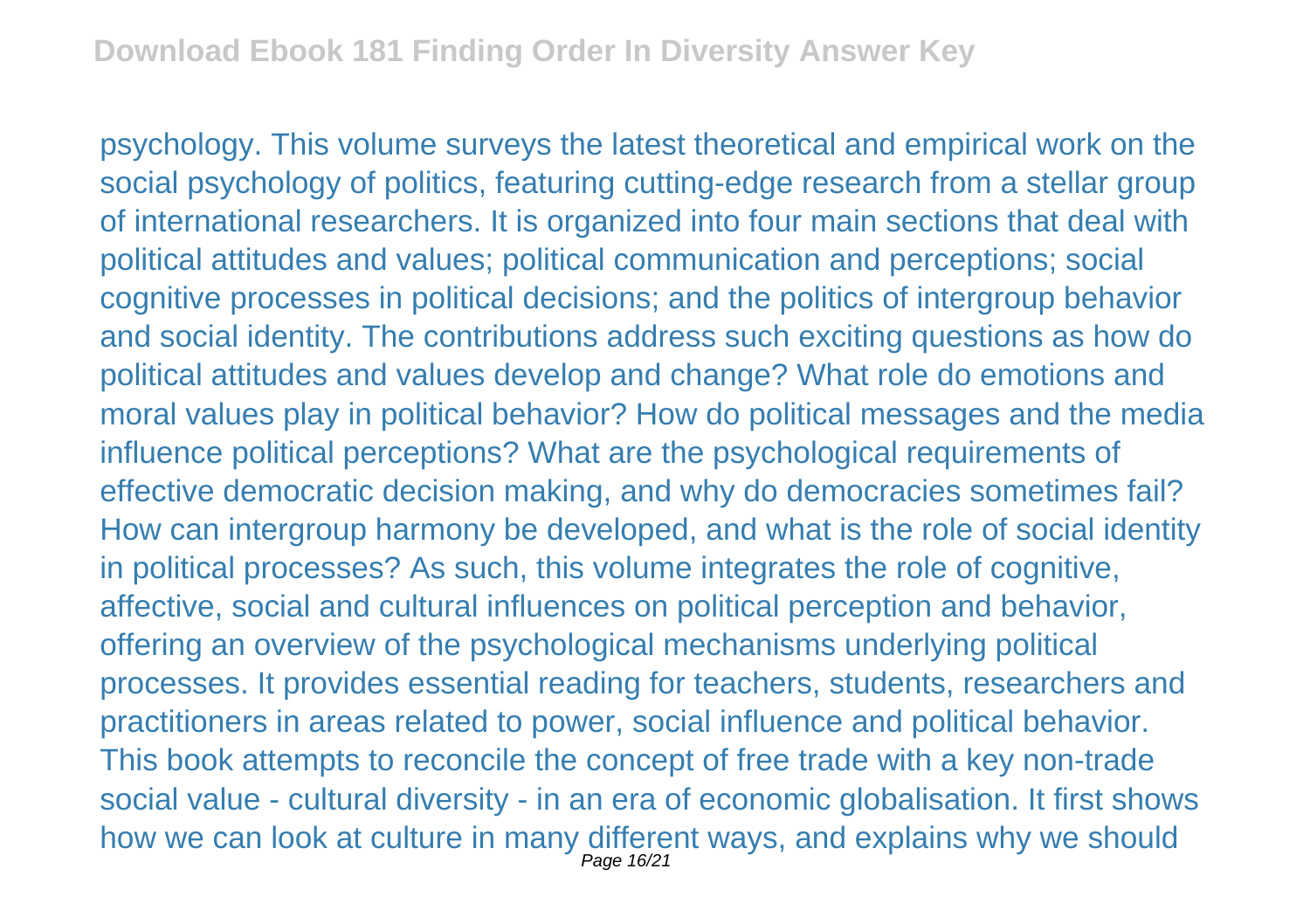care about cultural diversity. The book then examines the challenges that policymakers are faced with in formulating cultural measures in the new media environment, and analyses UNESCO's theories and approaches to cultural diversity. This is followed by a comprehensive examination of the treatment of 'culture' in global and regional trade agreements, including the framework of the GATT/WTO system, the WTO's judicial practice involving cultural products, and the treatment of culture under the EC/EU and NAFTA. This identifies the challenges trade norms encounter in dealing with cultural products. The author seeks to formulate a balanced view of the challenge of protecting and promoting cultural diversity while also recognising the important goal of trade liberalisation. To this end Professor Shi proposes a dual method through which the norms found in WTO agreements and in UNESCO cultural instruments may be brought into alignment: the first highlighting the compatibility of cultural policy measures with trade obligations on a domestic level, the second suggesting potential linkages between the WTO rules and the UNESCO Convention from the perspectives of treaty interpretation.

Over the last few decades, research, activity, and funding has been devoted to improving the recruitment, retention, and advancement of women in the fields of science, engineering, and medicine. In recent years the diversity of those Page 17/21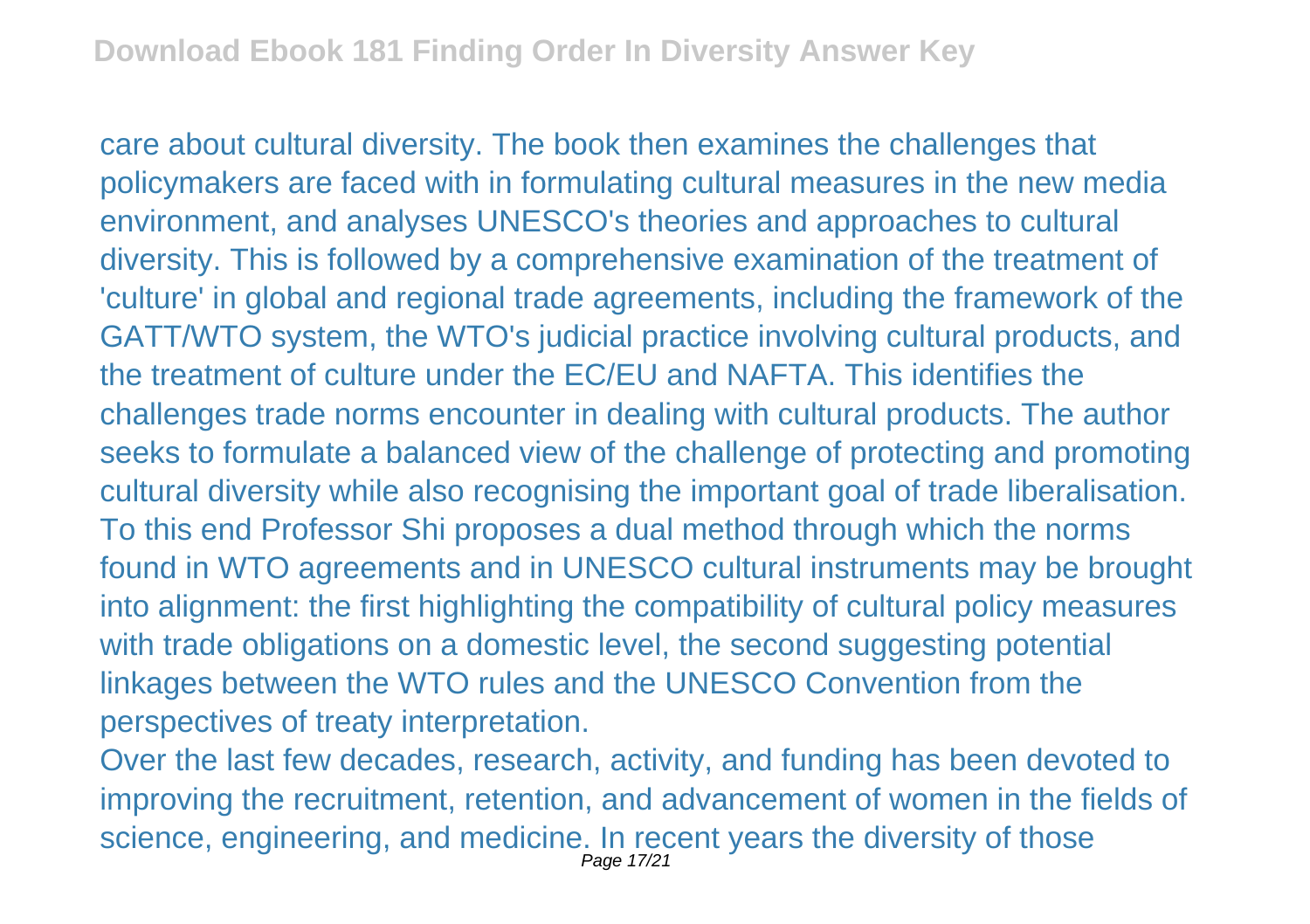participating in these fields, particularly the participation of women, has improved and there are significantly more women entering careers and studying science, engineering, and medicine than ever before. However, as women increasingly enter these fields they face biases and barriers and it is not surprising that sexual harassment is one of these barriers. Over thirty years the incidence of sexual harassment in different industries has held steady, yet now more women are in the workforce and in academia, and in the fields of science, engineering, and medicine (as students and faculty) and so more women are experiencing sexual harassment as they work and learn. Over the last several years, revelations of the sexual harassment experienced by women in the workplace and in academic settings have raised urgent questions about the specific impact of this discriminatory behavior on women and the extent to which it is limiting their careers. Sexual Harassment of Women explores the influence of sexual harassment in academia on the career advancement of women in the scientific, technical, and medical workforce. This report reviews the research on the extent to which women in the fields of science, engineering, and medicine are victimized by sexual harassment and examines the existing information on the extent to which sexual harassment in academia negatively impacts the recruitment, retention, and advancement of women pursuing scientific, engineering, technical, Page 18/21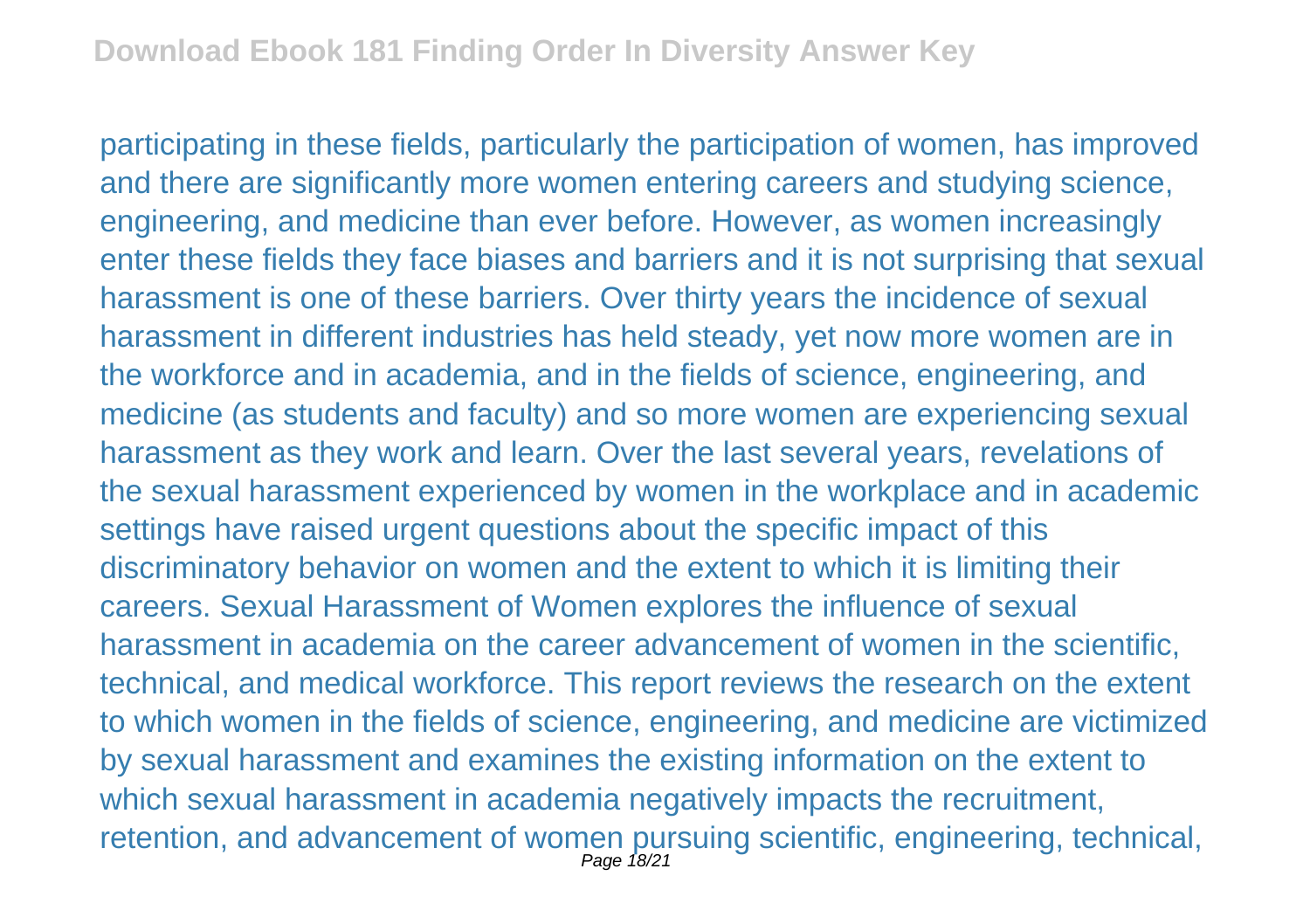and medical careers. It also identifies and analyzes the policies, strategies and practices that have been the most successful in preventing and addressing sexual harassment in these settings.

Gathers information concerning immigration law and covers eligibility, visas, work records, green cards, citizenship, and refugees.

Broadcasting Pluralism and Diversity is a study of the policy and regulatory measures relating to the promotion of media diversity in three jurisdictions: the United Kingdom, the United States, and Australia. A central focus of the book is regulation of media ownership and control, and, taking an historical approach, the book argues that early policy and regulatory decisions continue to have a significant influence on current reforms. Whilst policy and reform debates focus on ownership and control measures, the book also argues that such measures can not be considered in isolation from other regulatory instruments, and that a holistic regulatory approach is required. As such, content regulation and competition regulation are also considered. Underlying the study is the contention that much of the policy informing pluralism and diversity regulation, although making reference to the importance of the media's role in the democratic process, has also been skewed by a futile focus on the different regulatory treatment of the press and broadcasting, which is adversely influencing current policy debates. The book argues that a different approach, using the public sphere concept, needs to be adopted and used as a measure against which regulatory reform in the changing media environment can be assessed.

Fundamentals of Research in Criminology and Criminal Justice: With Selected Readings, by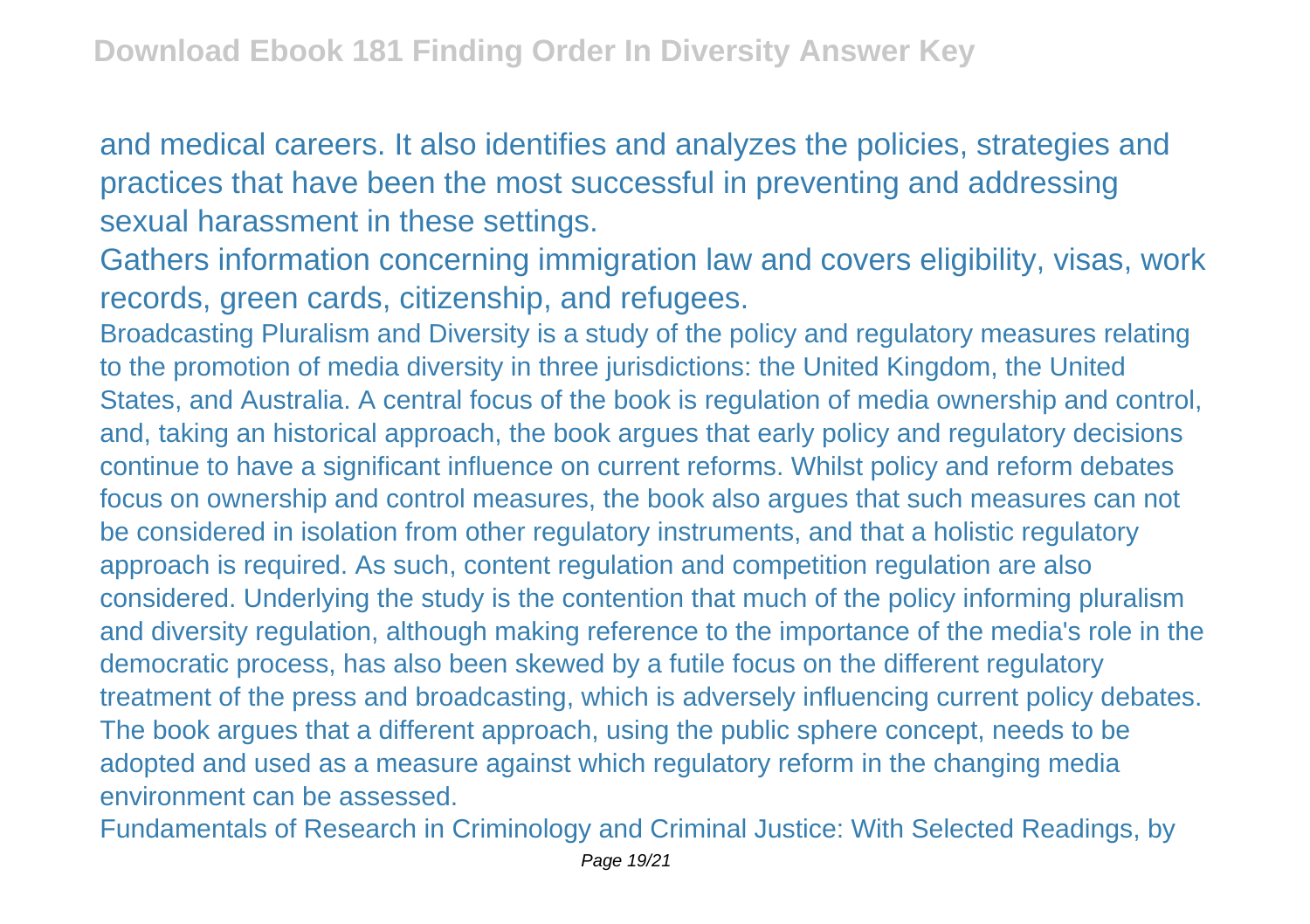well-known researchers Ronet D. Bachman, Russell K. Schutt, and Peggy S. Plass, is a unique resource for understanding the multifaceted subject of research methods in the field of criminology and criminal justice, amply illustrated by carefully selected and edited research articles from the leading journals in the field. Each of these articles features an introduction, written to draw the student's attention to the specific concept(s) from the chapter that are illustrated in the article, and a series of questions about the article, designed to help the student think critically about and reflect on these concepts. In this way, students not only learn how to conduct research, but also learn why it is important to do so. Building off the widely adopted Fundamentals of Research in Criminology and Criminal Justice, the additional readings increase students' understanding of complex issues being investigated in the field today and how those issues are being researched. Additional instructor resources and study tools can be found online at study.sagepub.com/bachmanfrccjsr.

This book presents a multidisciplinary and multifaceted view of the state of corporate social responsibility (CSR) development in organizations in different industries around the world. It is based on the assumption that companies today must shift their focus to their long-term prosperity and the complex and interrelated environmental, social, economic and political ecosystems within which they function. The book tracks ideas through to impacts, offering unique perspectives on stimulating topics such as awareness among female entrepreneurs in Nigeria, views of upper-management in Polish firms, Japanese CSR strategies and the social relevance of corporate initiatives, pragmatic approaches of CSR design principles in Scandinavia and many more. The book collects not only examples from different countries and global regions, but also cases from a diverse range of globally relevant industries. It discusses